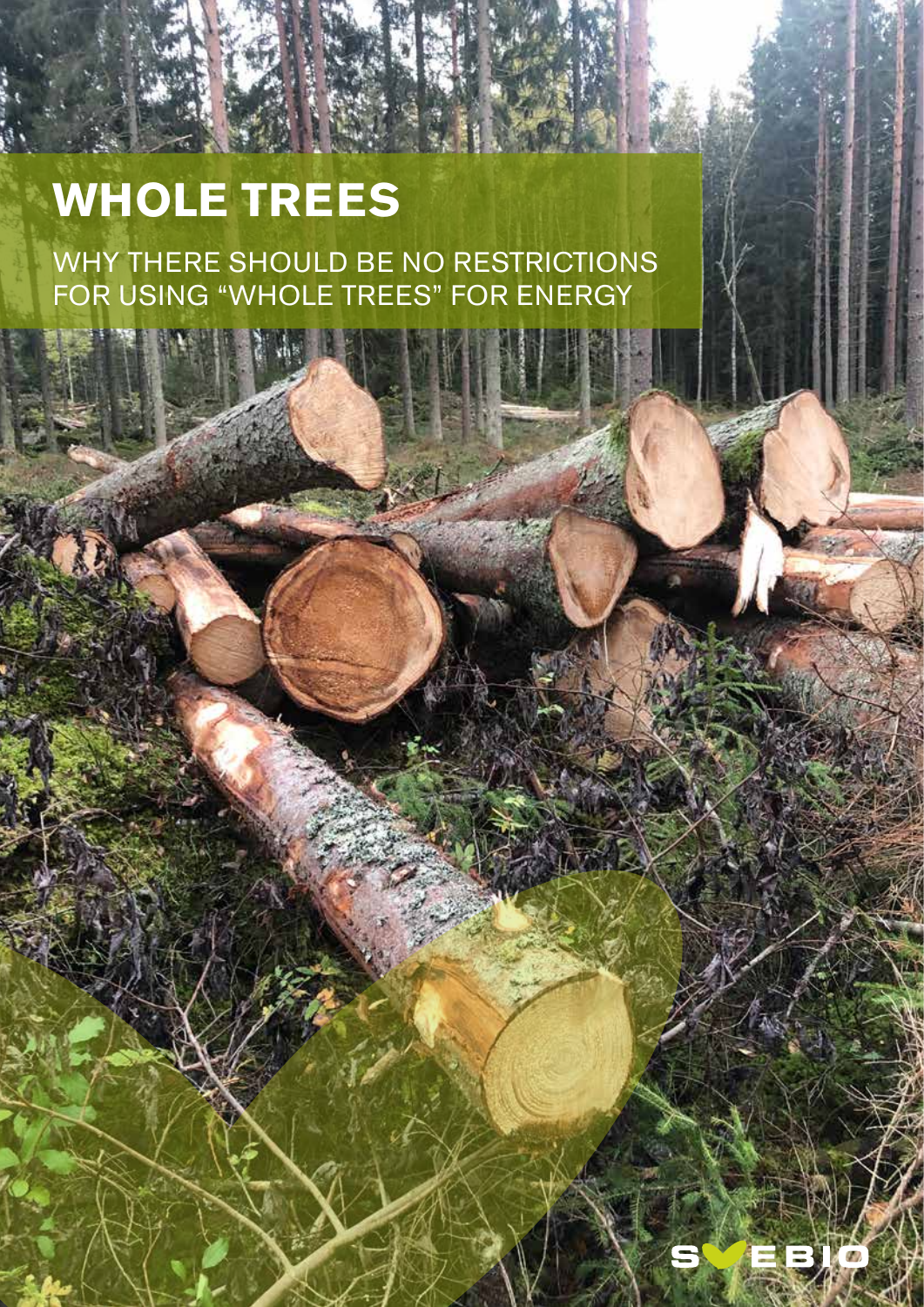## **CONTENT**

| <b>SUMMARY</b>                                          |                                                    | 3      |
|---------------------------------------------------------|----------------------------------------------------|--------|
| <b>1. BACKGROUND</b><br>2. WHAT IS A TREE?              |                                                    | 3<br>4 |
|                                                         |                                                    |        |
| <b>4. STEM WOOD FOR ENERGY FROM COMMERCIAL FORESTRY</b> |                                                    | 6      |
|                                                         | 4.1 Thinning                                       | 6      |
|                                                         | 4.2 Salvage wood/damaged wood                      | 7      |
|                                                         | 4.3 Trees damaged by bark beetle                   | 7      |
|                                                         | 4.4 Species and logs that the industry doesn't buy | 8      |
|                                                         | 5. OTHER CATEGORIES OF STEMWOOD FOR ENERGY         | 10     |
|                                                         | 5.1 Landscaping wood, infrastructure               | 10     |
|                                                         | 5.2 Wood from conservation areas                   | 11     |
|                                                         | 5.3 Wood from small cuts                           | 11     |
|                                                         | 5.4 Wood from dedicated energy plantations         | 11     |
|                                                         | 5.5 Wood with no industrial demand                 | 12     |
|                                                         | 5.6 Wood used to improve market flexibility        | 13     |
|                                                         | 5.7 Stemwood for security of supply                | 13     |
|                                                         | <b>6. CONCLUSION - LET THE MARKET DECIDE</b>       | 13     |

## Whole trees – Why there should be no restrictions for using "whole trees" for energy

Svebio, June 2021

Author: Kjell Andersson, Svebio

Photos and illustrations: Kjell Andersson and Statkraft AS (page 12)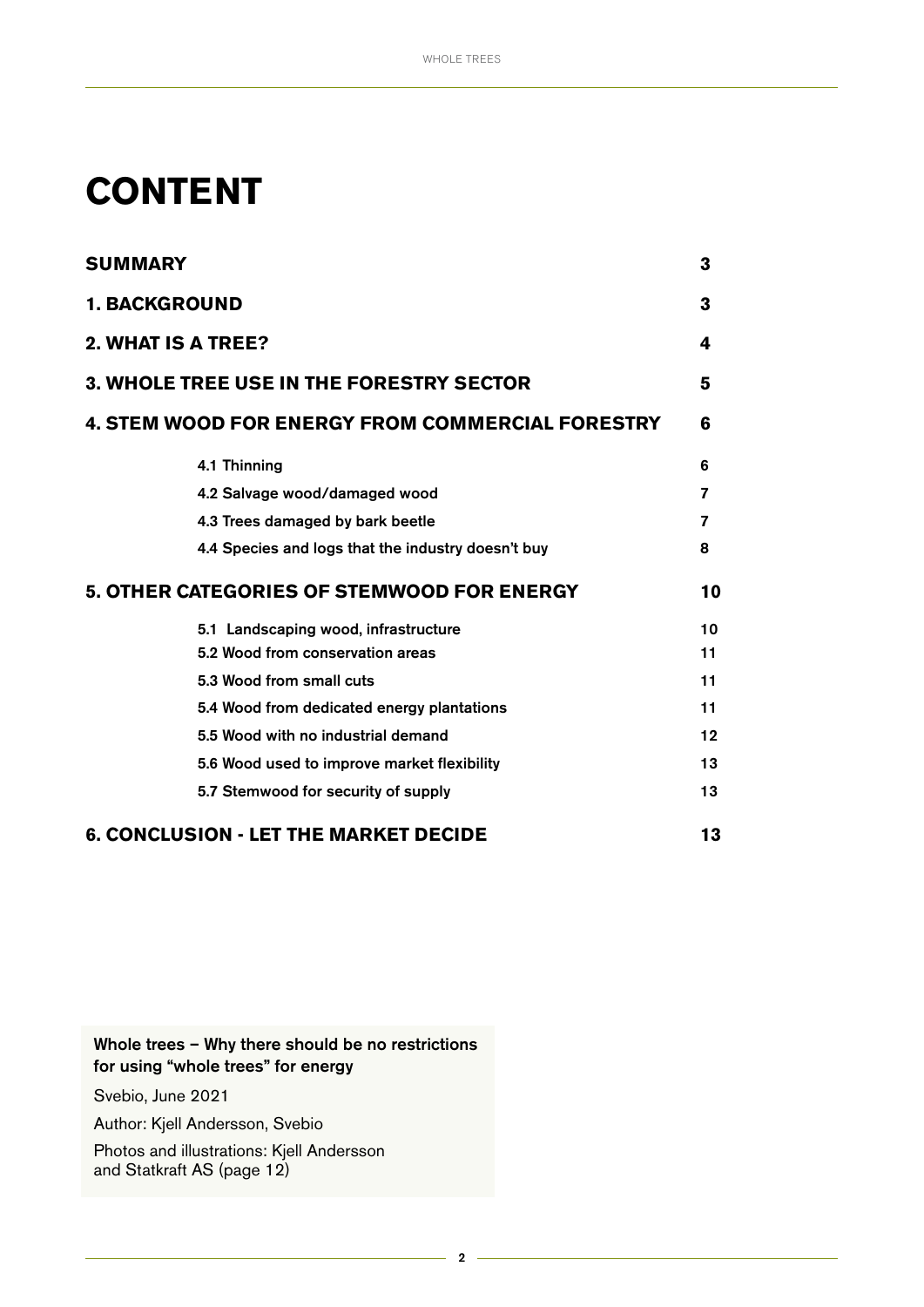## <span id="page-2-0"></span>**Summary**

A regulation restricting the use of "whole trees" would do great harm to the current use and future development of bioenergy from forest biomass. It would cause unreasonable delays in the replacement of fossil fuels and thus unnecessary emissions of carbon dioxide. It would also increase the administrative burden for suppliers and users of forest-based biomass, increase the cost and reduce the supply of renewable fuels. Furthermore, "whole trees" and "stemwood" are categories without clear definitions.

In a market economy, demand and prices will allocate raw material to its best use. The different values are reflected in different price levels and the market creates natural cascading of the wood according to its end use value.

## **1. BACKGROUND**

The recently adopted Renewable energy directive RED II recast (EU 2018/2001) has a restriction on using stemwood of saw-wood and veneer wood quality for advanced biofuels, as this feedstock is not included in Annex IX A. The rest of trees are not excluded, and are included in "other cellulosic material". There is no restriction against using stemwood in the sustainability criteria for forest biomass for heat and electricity in article 29 of RED II.

The EU Commission has however indicated that it wants restrictions for using "whole trees" for energy in the Biodiversity Strategy, and in the consultation on revision of RED, the commission asked if "it should only be possible to use feedstock that does not have higher added-value in nonenergy sectors". Leaked presentations from the Commission include a proposal to restrict the use of stemwood over a diameter of 10 cm. JRC, on the other hand, did not analyse or propose restrictions on "whole trees" in its report. The JRC report, however, includes an analysis of the use of "coarse woody debris"(harvesting residue) and also covers the issue of salvage logging wood extensively, and furthermore mentions landscape care wood.

We expect some sort of regulation of whole trees or stemwood in the coming proposal för a revision of the Renewable energy directive. It is important that such regulation is based on relevant information about how wood and bioenergy markets function, and about different categories of wood and fuels.

There is no definition of the term "whole trees" in RED article 2. Our interpretation is that the Commission, or parts of the Commission, wants to restrict the use of stemwood to include all stemwood, thus widen the exception for stemwood indicated in Annex IX A, and apply this restriction to all use of biomass, also for heat and electricity.

The consequences of this measure would be very large, for two reasons:

- » Much "stemwood" or "whole trees" is used for energy today, and restrictions would have a big impact on the current supply of biomass for energy.
- » To distinguish between acceptable wood and restricted wood would require new control systems and cause administrative burden and increased cost for the fuels.

The direct consequences would be less substitution of fossil fuels and higher emissions of fossil CO<sub>2</sub>.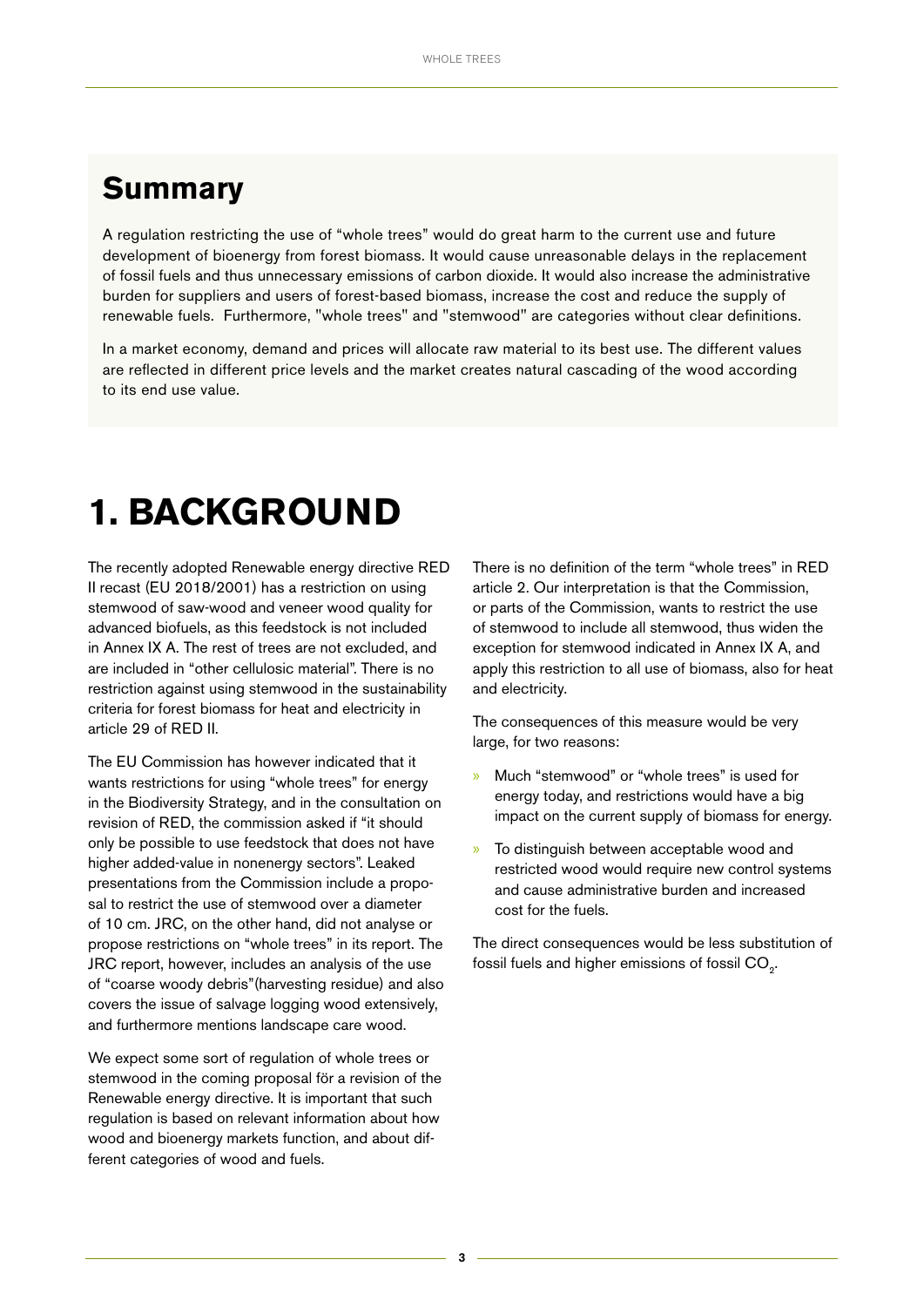## <span id="page-3-0"></span>**2. WHAT IS A TREE?**

There is no generally accepted definition. Wikipedia has this description:

*Although "tree" is a term of common parlance, there is no universally recognized precise definition of what a tree is, either botanically or in common language. In its broadest sense, a tree is any plant with the general form of an elongated stem, or trunk, which supports the photosynthetic leaves or branches at some distance above the ground. Trees are also typically defined by height, with smaller plants from 0.5 to 10 m (1.6 to 32.8 ft) being called shrubs, so the minimum height of a tree is only loosely defined.* 

Defining "trees" and "shrubs" is an important issue for forest inventories. Different countries use different definitions for counting biomass in trees. An international project, COST Action E43, looked into harmonizing these methods. One report, published in Silva Fennica 2009, "Common Tree Definitions for National Forest Inventories in Europe", gives a good overview of the difficulties: [www.silvafennica.fi/pdf/article463.pdf](https://www.silvafennica.fi/pdf/article463.pdf)

These are some of the findings in the project's report:

*Shrubs are by FAO defined as woody plants between 0.5 and 5 m, but the distinction between shrubs and trees can vary between 5 and 7 m in different inventories. Defining shrubs and trees according to species is difficult as some species occur both as shrubs and trees (with a single trunk), e.g. Salix Caprea in northern Scandinavia. The minimum diameter for including trees in the inventory as trees varies considerably, from 0 to 12 cm diameter at breast height (usually defined as 1.3 m above ground).* 

#### The report concludes:

*Summarizing, the classification of woody plants into trees and shrubs as required for the application of forest and other wooded land definitions as well as growing stock definitions is inherently complicated.*

If EU wants to limit the use of "whole trees" there must be a clear definition of "trees", distinguished from shrubs and other woody plants, like short rotation



What is a tree, and what is a shrub? Willows, like Salix caprea and Salix petandra, are species that can be both.

coppice, and what is included in "whole trees", if the definition includes also dead trees, etc. The abovementioned report also discusses the different parts of trees as well as the issue of living and dead trees.

In a recent document from EU Commission the term "healthy whole trees" is used. This implies that the Commission now realizes that restrictions cannot be used for all "whole trees". But still, there is a need to define "trees", and also what is meant by "healthy" and "unhealthy" pertaining to trees. The following discussion will illustrate that this is not easily done.

In another document, the Commission mentions the possibility of restricting use of wood with a bigger diameter than 10 cm. This also raises the question if this would only pertain to stems, or if also thick branches should be included. These can not be used as sawwood but possibly as pulpwood although this is not the practice.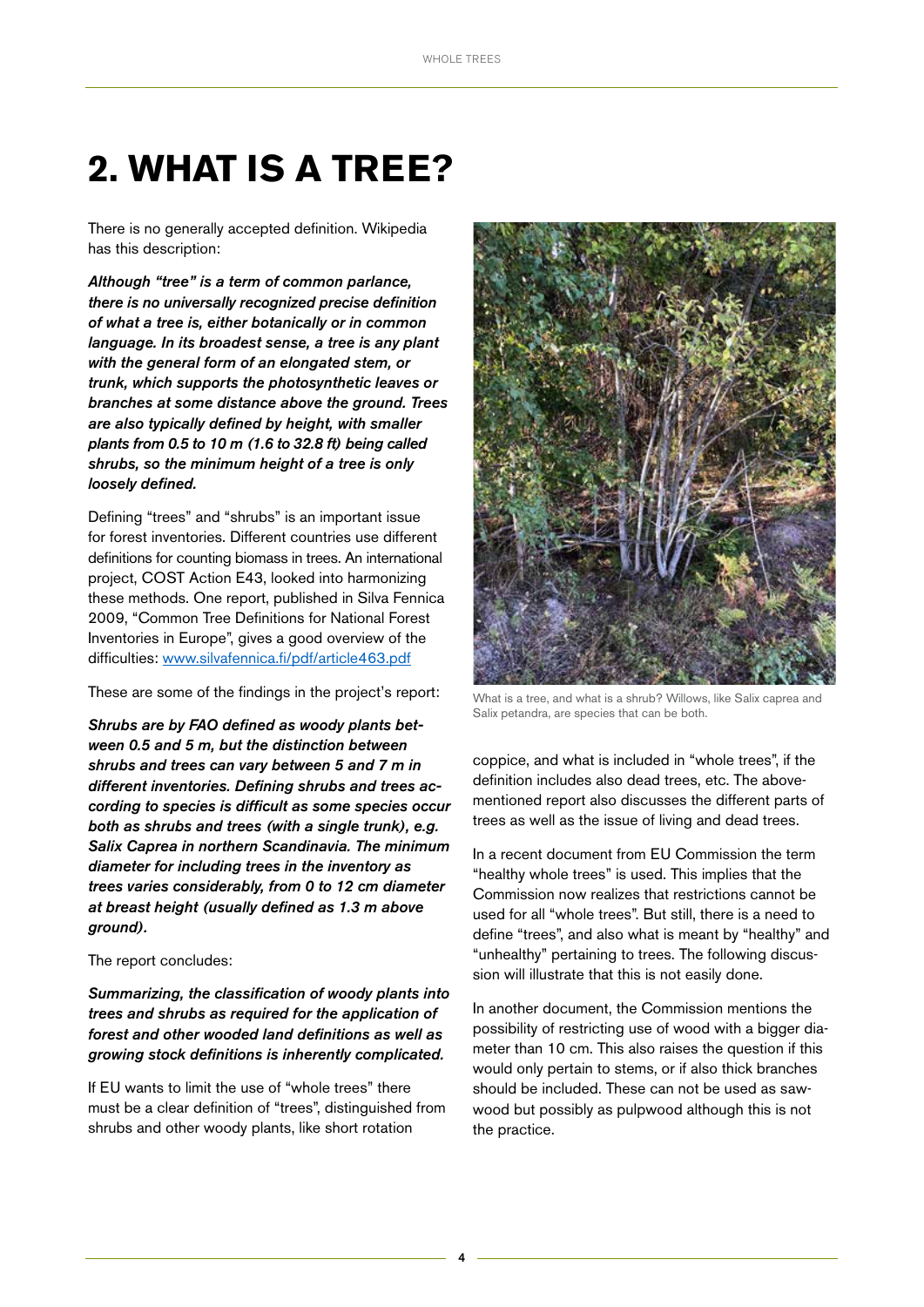## <span id="page-4-0"></span>**3. WHOLE TREE USE IN THE FORESTRY SECTOR**

The whole trees are, of course, harvested in forestry. There is no way to harvest only parts of the tree.

The trees consist of stems, branches, leaves/needles and roots. The stem is cut, leaving a stump, that is usually not harvested today but contains useful biomass. The stem is usually cut into saw-wood (the lower thicker part of the stem) and pulpwood (the upper thinner part of the stem). The top of the tree, branches, and small trees at the harvesting site may be harvested for energy – usually this slash is sun-dried and chipped at roadside. This slash may contain thin stems which could be defined as "whole trees".



5

The income of the harvest is typically divided in: sawwood 70%, pulpwood 28%, and energy wood 2%. The demand for saw-wood drives the market. Bioenergy harvest is a low-paying marginal activity that is never the main purpose of the harvest.

When a tree is harvested at a final cut, about 50% of the biomass in the tree is taken out of the forest as saw-wood and pulpwood. Half of this wood will also become bioenergy feedstock as by-products in sawmills and pulp mills (bark, sawdust, shavings, chips, black liquor, tall oil). When harvesting residues are collected an added 20% biomass can be recovered. If the stumps are harvested yet another 15% can be added. In summary, 50 – 65% of "the whole tree" will end up as bioenergy from the harvesting site and in the forest industry, before the final products are brought to the market. Post consumption, almost all of the biomass can be recovered for energy, as waste wood or as biogenic municipal waste (non-recyclable paper) and

*In summary: the whole tree is used, both for products and for bioenergy. How the different parts of the tree are used is decided by state-of-the-art technology, demand, and prices on the market.*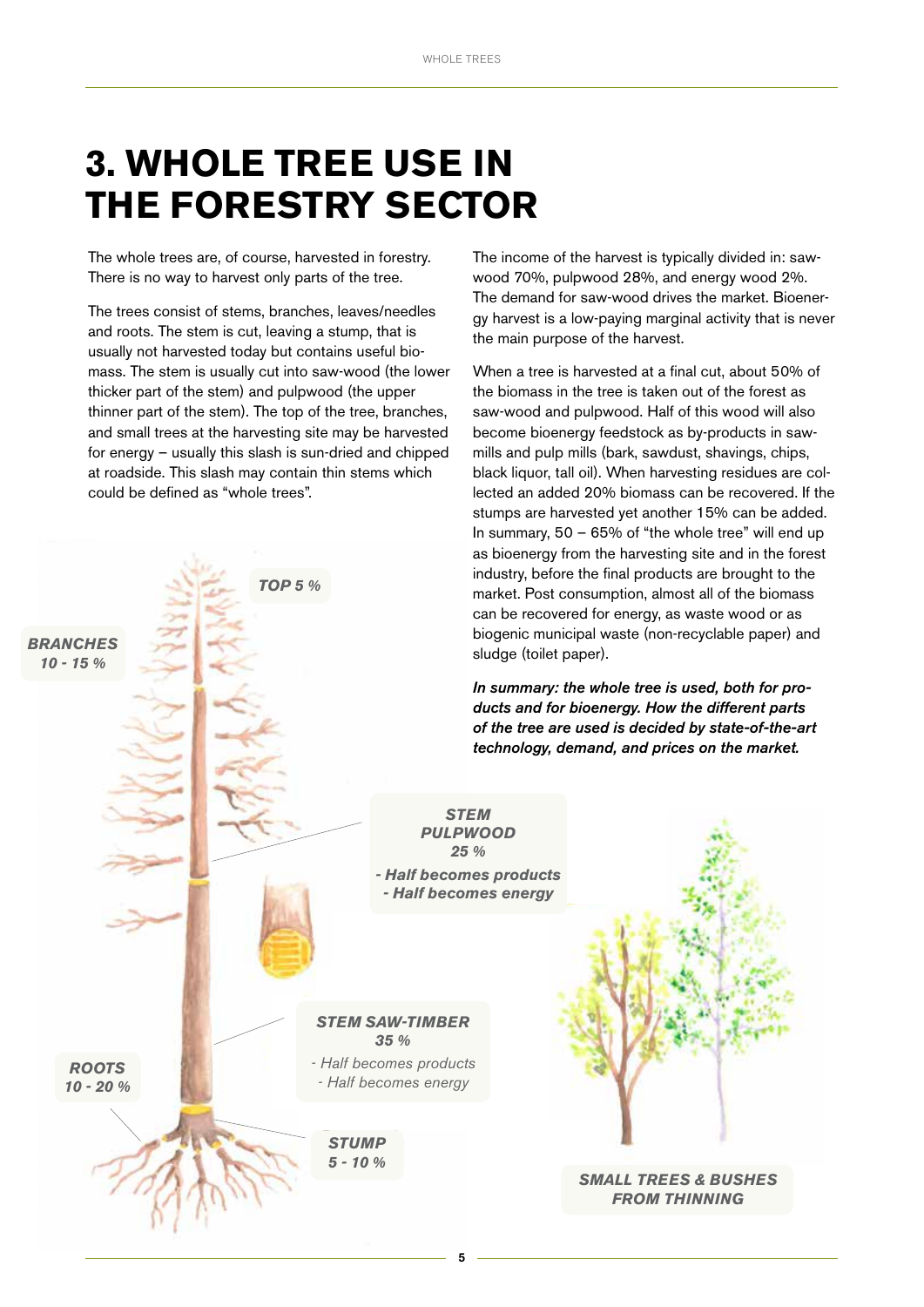## <span id="page-5-0"></span>**4. STEMWOOD FOR ENERGY FROM COMMERCIAL FORESTRY**

### **4.1 THINNING**

In managed forestry, thinning is a practice to increase the value of the final timber by removing a certain percentage of the growing trees at intervals  $(2 - 3)$  times during a rotation) to make room for the best trees to develop into valuable sawlog trees. Damaged trees and weak trees can be removed, as well as good trees. In Swedish pine forestry moose cause considerable damage to young trees by eating shoots. Broadleaf trees can be damaged by deer reaping bark. Such "browsing damage" results in quality loss and produces wood that cannot be used as sawlogs.

All the trees that are removed are "whole trees" by definition. At early thinning, the trees are quite small and usually left at the site to decompose. At second and third thinnings, many of the harvested stems can be used as pulpwood, or even saw-wood. But much of the material can also be used as fuelwood to be chipped. It may not be economical or feasible to sort the different stems, and all may be used for energy, especially if the trees are young. A relatively large share may also be broadleaf trees suitable as fuel, but less in demand as pulpwood. Being able to sell the trees from thinning as fuelwood improves the economy of thinning operations, gives added income to the forest owner, and improves the quality of the forest.

A definition prohibiting the use of whole trees would make thinning operations less profitable and have adverse effects on the productivity of forestry, the quality of saw-wood, and the income of forest owners.



Thinning in young birch stand. The birch wood may be used as pulp wood or energy wood depending on prices and local demand. Slash is left on site.

Thinning is made to favor valuable trees for future production of high-quality sawlogs. Grey = harvested trees and shrubs. Colored = remaining trees.

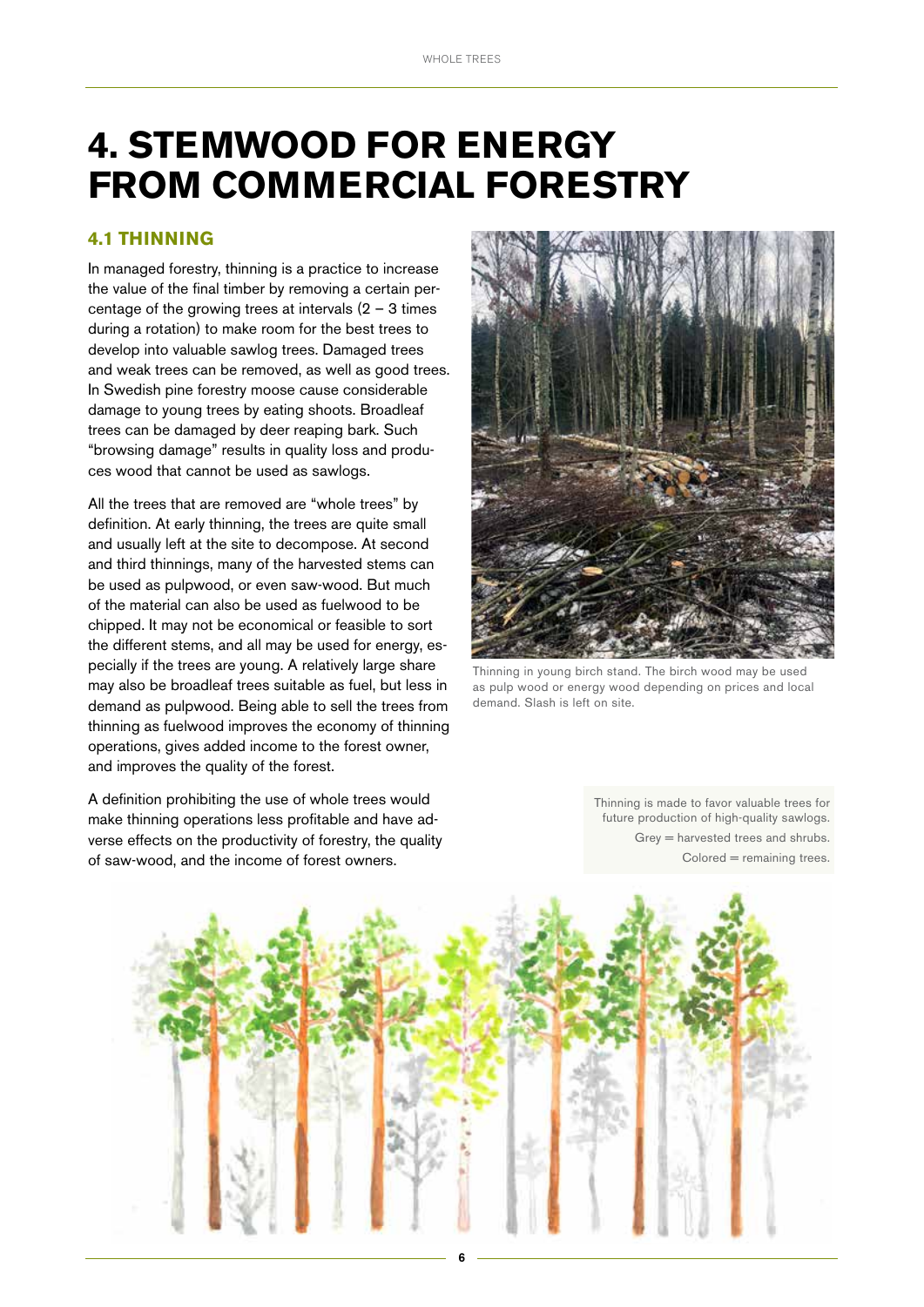## <span id="page-6-0"></span>**4.2 SALVAGE WOOD/DAMAGED WOOD**

At final felling the forester will discover that many trees are damaged and cannot be sold at full price. A common damage is rot, which is usually only detected after the trees are felled. Other damages can be scars on the trunks, splinted wood (e.g. damage by wind or snow and ice), fire damage, crooked stems, dry stems from insect infestation, and the above mentioned browsing damaged trees. There is also always a certain percentage dead, dry trees (natural decay or "self-thinning").

These stems will be sorted in a separate pile and sold as energy wood. A certain share of rot can be accepted for pulpwood. Trees affected by fire cannot at all be used as pulpwood, because the ash is detrimental to the process. Some burnt wood can be used as sawwood but needs to be handled separately.

## **4.3 TREES DAMAGED BY BARK BEETLE**

In the last years, infestation by spruce bark beetle has killed large amounts of trees all over Europe. Often, a relatively small group of trees are affected and die at each site. But attacks appear in the whole forest landscape. The trees need to be removed, to slow down the spread of the infestation, and for safety reasons. This wood can often not be used as saw-wood or pulpwood, but has to be used as biomass fuel. To take care of the trees is a costly operation, as the stands of infested trees are usually relatively small in volume.



Damage by rot is not detected until the trees have been cut down. Spruces are more affected by rot than other species.



Bark beetles have caused much damage all over Europe during the last years. Trees need to be removed to stop spread of the insects.

The amount of salvage wood varies considerably between years. Sweden can be seen as show-case:

- » In the earliest years of this century, Sweden was hit by two very forceful storm systems with hurricane force winds: "Gudrun" (on 9 January 2005) and "Per" (on 14 January 2007). The Gudrun storm in a few hours took down the equivalent of a whole year's Swedish forest harvest. Very large volumes of wood had to be salvaged within a short period of time. Most could be used as saw-timber or pulpwood, but much was also damaged and had to be used for energy.
- In 2014 and 2018, Swedish forests were affected by large forest fires of a magnitude that hadn't been seen for many decades. Much of the burnt and charred wood had to be used for energy for quality reasons, although some could be used as saw-wood.
- » During the last years, infestations by bark-beetle has produced large quantities of salvage wood. Similar insect infestation occurs at uneven intervals.
- In 2021, heavy snowfall in middle north Sweden has produced very large volumes of splinted wood.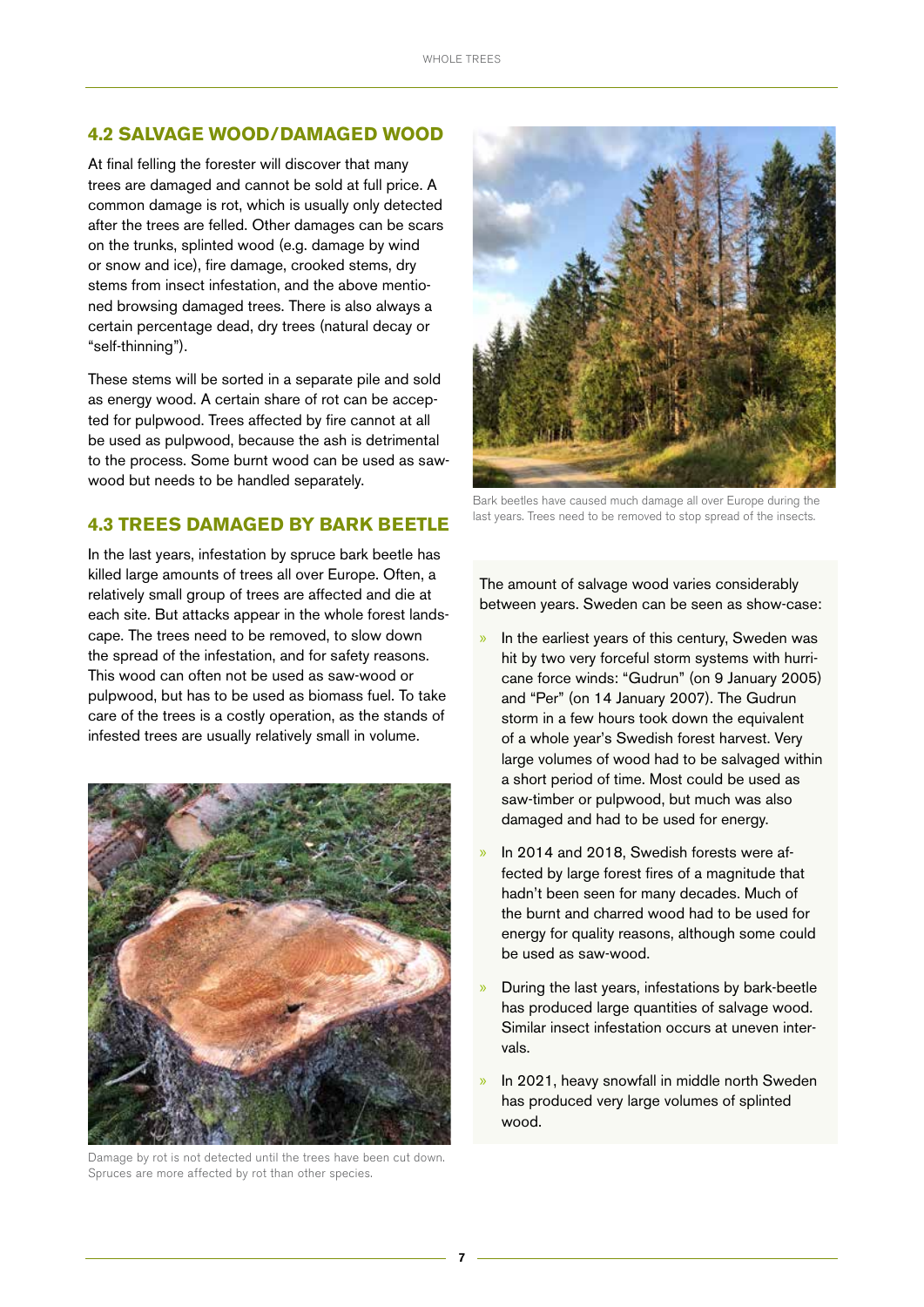### <span id="page-7-0"></span>**4.4 SPECIES AND LOGS THAT THE INDUSTRY DOESN'T BUY**

The forest industry is specialized and prefers to buy wood of certain species. Some sawmills only use spruce, others only pine. Pulp mills today use a wider array of species than earlier, but some species are not in demand. Certain species may contain unwanted acids or have other unwanted properties. Another example of unwanted material is logs with too large diameter, as the sawmills cannot handle them. Too crooked stems cannot be sawn, and can cause problems in the debarking units at pulp mills. Freestanding spruces get so many knots that they are ill suited for making construction wood or furniture wood.

All of these categories are "healthy whole trees". Restricting their use as biomass for energy would result in losses for the forest owners and cause problems to dispose of the wood.



Examples of discarded wood. Crooked stem. Splinted stem. Insect infested stem. Fire damaged, charred stem. Rotten stem.

## **CLASSIFICATION OF DISCARDED WOOD**

Most Swedish commercial wood is measured and classified by the independent company Biometria, collectively owned by the forestry companies and forest owners. This is Biometria's classification of discarded or downgraded wood: (our simplification and translation)

- 1. Wrong species or assortment: including dry and insect infested.
- 2. Crooked: giving too large loss at sawmill.
- 3. Rot: too large share of stem affected.
- 4. Diameter: too small or too large diameter.
- 5. Length: too long or too short.
- 6. Quality: knots, splinted, scarred, etc.
- 7. Damaged at harvest.
- 8. Polluted: char, soot, plastic, sand, metal, etc.
- 9. Damaged at storage: rot.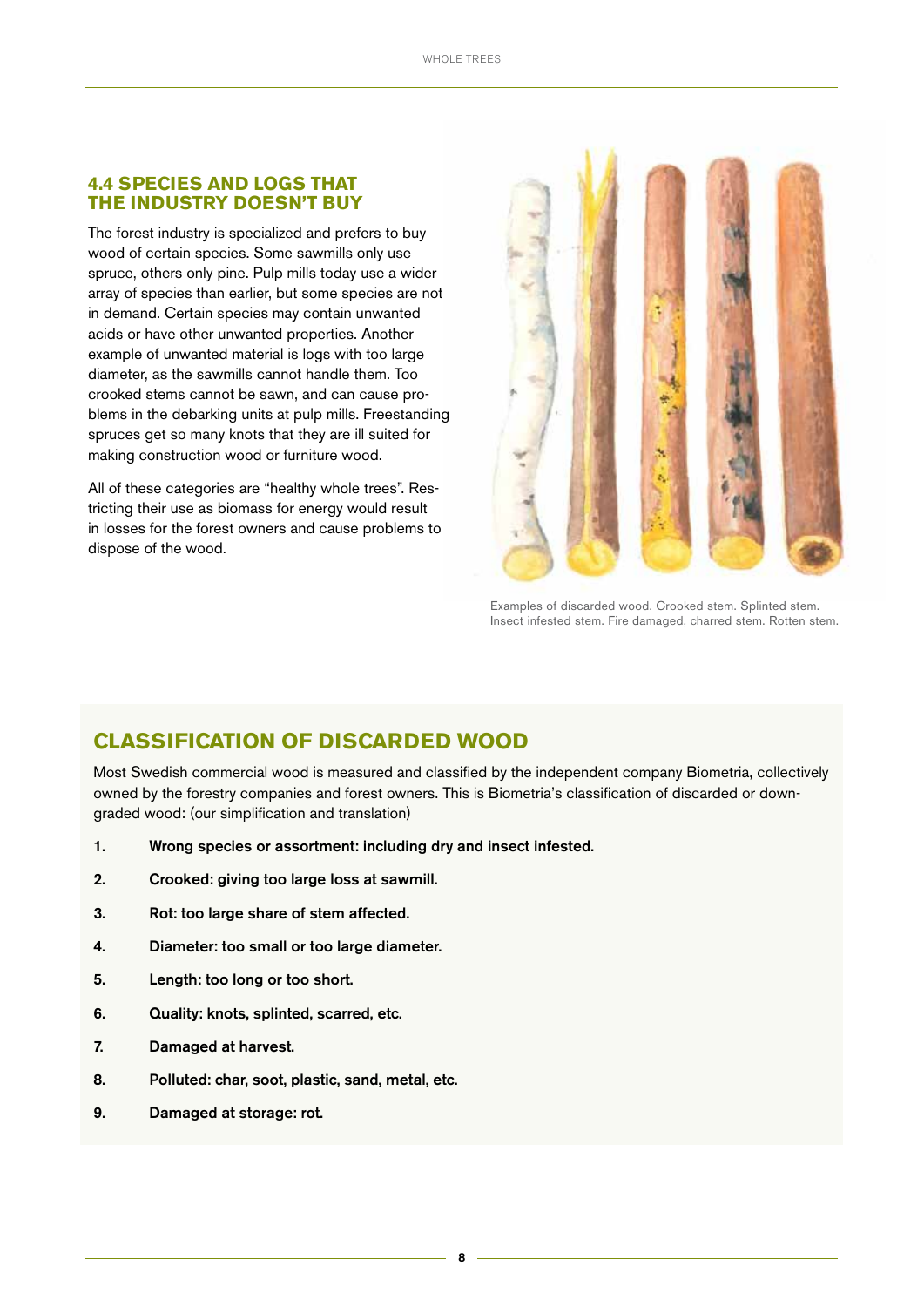## **LEAVING COARSE DEAD WOOD IN THE FOREST**  *– THE SWEDISH CASE*

The above listing of discarded wood doesn't imply that all of this wood should be taken out of the forest as biomass for energy. The forest legislation stipulates that a certain amount of coarse dead wood should be left in the forest after harvest operations. The new forest law in Sweden, implemented from 1993 and with a clear environmental target alongside the production target, has resulted in increased volumes of coarse dead wood in the Swedish forests, despite increased harvests and increased use of forest residues for bioenergy.



A certain amount of coarse dead wood must be left at harvesting sites, e.g. by leaving high stumps.



### » FIG.1 COARSE DEAD WOOD IN SWEDISH MANAGED FORESTS

The total volume of coarse dead wood in the forests has more than doubled since the new forest legislation was introduced in 1993, and is higher than during the last 100 years. Earlier, much of this wood was used locally as firewood. Millions of cubic metres. Protected forests excluded.

Source: Swedish forest inventory.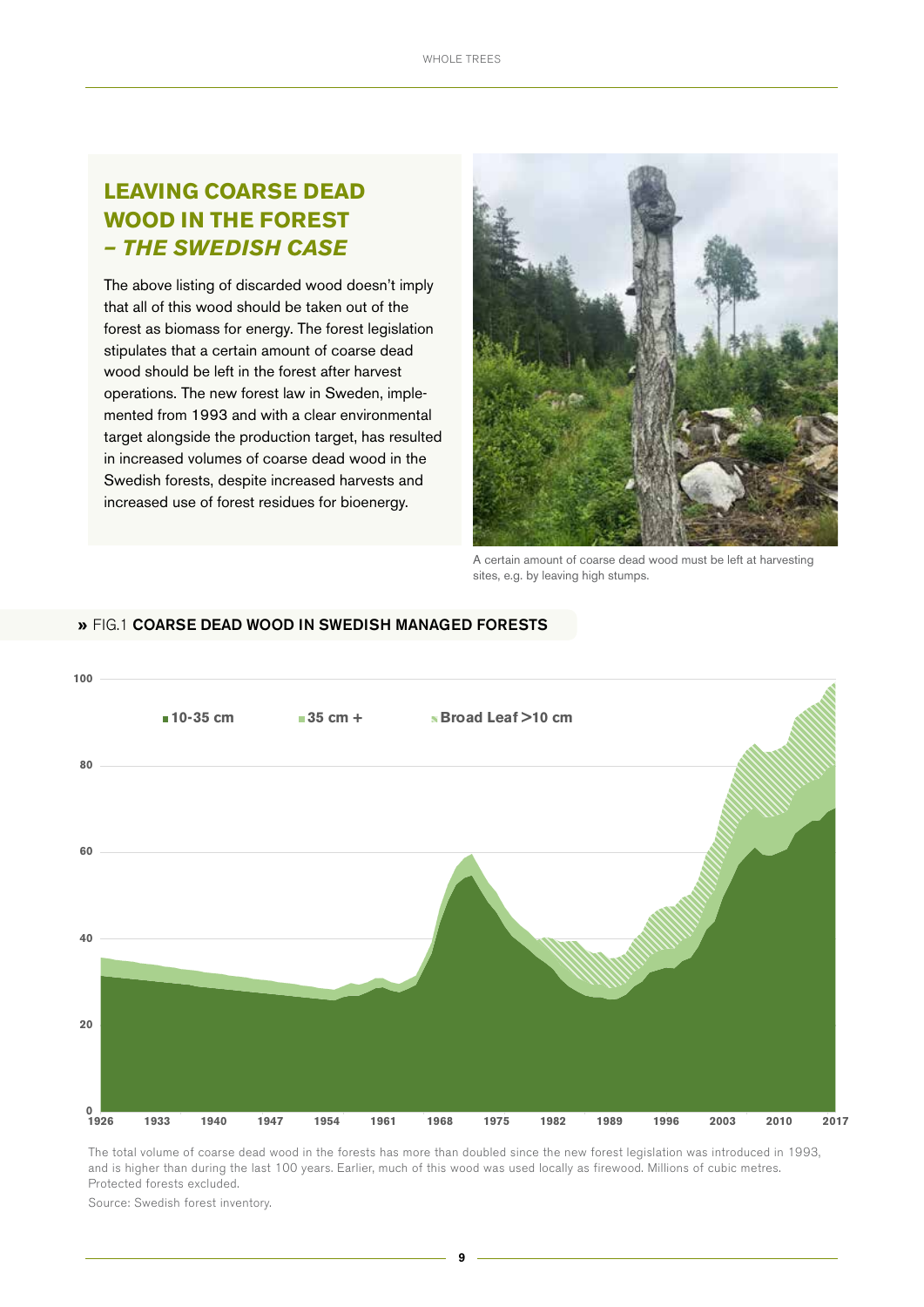## <span id="page-9-0"></span>**5. OTHER CATEGORIES OF STEMWOOD FOR ENERGY**

### **5.1 LANDSCAPING WOOD, INFRASTRUCTURE**

There is a large potential for production of biomass for energy from different types of "landscaping operations". It can be trees and bushes along roads, railroads, canals, and power lines, as well as wood from parks, gardens and recreational areas. But not least along fields and ditches in the agricultural landscape. Much of this material would qualify as "whole trees". Studies have been made in city landscapes, showing that the quantities of such biomass harvest can be quite large. Often it is hard to sort the wood and to deliver it as saw wood, pulp wood and energy wood, and it all ends up as biomass for energy. It can be a mix of bushes and trees of different sizes. Harvest along roads and railroads is necessary for safety reasons. It is not easy to define which wood should qualify as "landscaping wood".

When new roads or railroads are built, and when cities expand into forested areas, trees are felled without being replaced by new trees. In this case some stemwood may not be suited for industrial purposes.



Clearing along fields and ditches is often necessary, and produces large volumes of energy wood, both trees and shrubs.

Urban areas make up a large portion of the area in developed countries, not least caused by "suburban sprawl". In Sweden, the urban areas are about half the size of cultivated farmland. Much of the urban areas are gardens, parks and recreational areas. A lot of trees are harvested in these areas. They usually end up at the recycling centers to be chipped and used for energy. They can be defined as biowaste, but are at the same time "whole trees".

#### One example from suburban Stockholm.

The owner of this relatively large lot wanted to fell 45 full-grown pines. A call to a local sawmill resulted in a demand from the sawmill to have the trees x-rayed for nails, a costly operation. This is common practice for lumber from urban areas, as the trees can have nails e.g. from putting up bird houses, tree houses, clotheslines, etc. The nails can cause costly damage to the saw blades at the mill. In this case, the pines ended up at the energy terminal where they were chipped to be fuel.



Energy wood harvested in urban environment to prepare for new building project.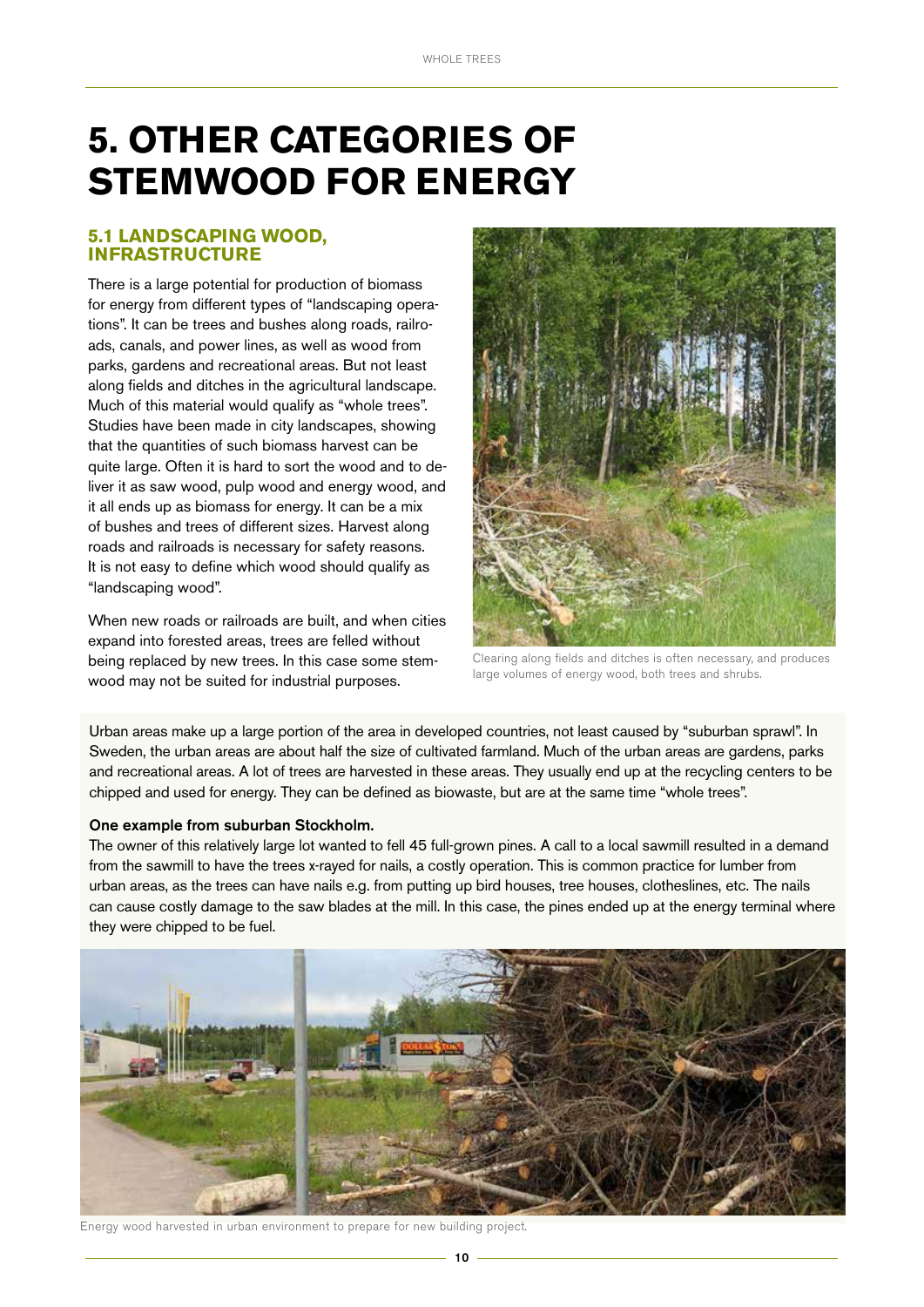### <span id="page-10-0"></span>**5.2 WOOD FROM CONSERVATION AREAS**

Conservation areas often need to be managed to retain their values and qualities. Otherwise certain dominant species may take over. Some full-grown trees may have to be removed, and in other stands thinning will be needed. Glades and other openings may have to be created. The harvested wood is often best suited as fuelwood. A whole tree restriction would make these operations more costly.

Harvesting to reduce the risk for forest fires is a similar category, important in southern Europe. Much of the harvested wood is made up of undergrowth and shrubs, but small trees and dry trees may also be included.

### **5.3 WOOD FROM SMALL CUTS**

Not all forestry is done on a commercial scale. Traditionally, forest-owning farmers have cut a few trees at a time to make firewood for their own use. There is still a need to do this sometimes. It can be small cuts, where the volume of saw-wood or pulp wood is too small

to sell it on a commercial scale, but where delivery to a local heat plant is a better option. Land ownership is in many areas fragmented, and in a mosaic landscape with a mix of fields, pastures and forests, there is always marginal areas where commercial forestry is not practiced, but where trees in small stands or single trees can be harvested from time to time.

## **5.4 WOOD FROM DEDICATED ENERGY PLANTATIONS**

An alternative to short rotation coppice production is to grow trees of fast-growing species like poplars or hybrid aspen. This is production on farmland, either in active use or abandoned farmland. Such energy plantations can also be used to break up the monotony of the agricultural landscape, offer protection and habitat to birds and other animals, or be used for carbon sequestration. Around 1990, when Sweden deregulated farming, subsidies were given to such plantations, often for birch. Regardless of the reason, use of trees from such plantations must not be prohibited, either for material production, or for energy.



Pasture protected as natural reserve. Needs to be cleared at intervals to enhance natural conservation value.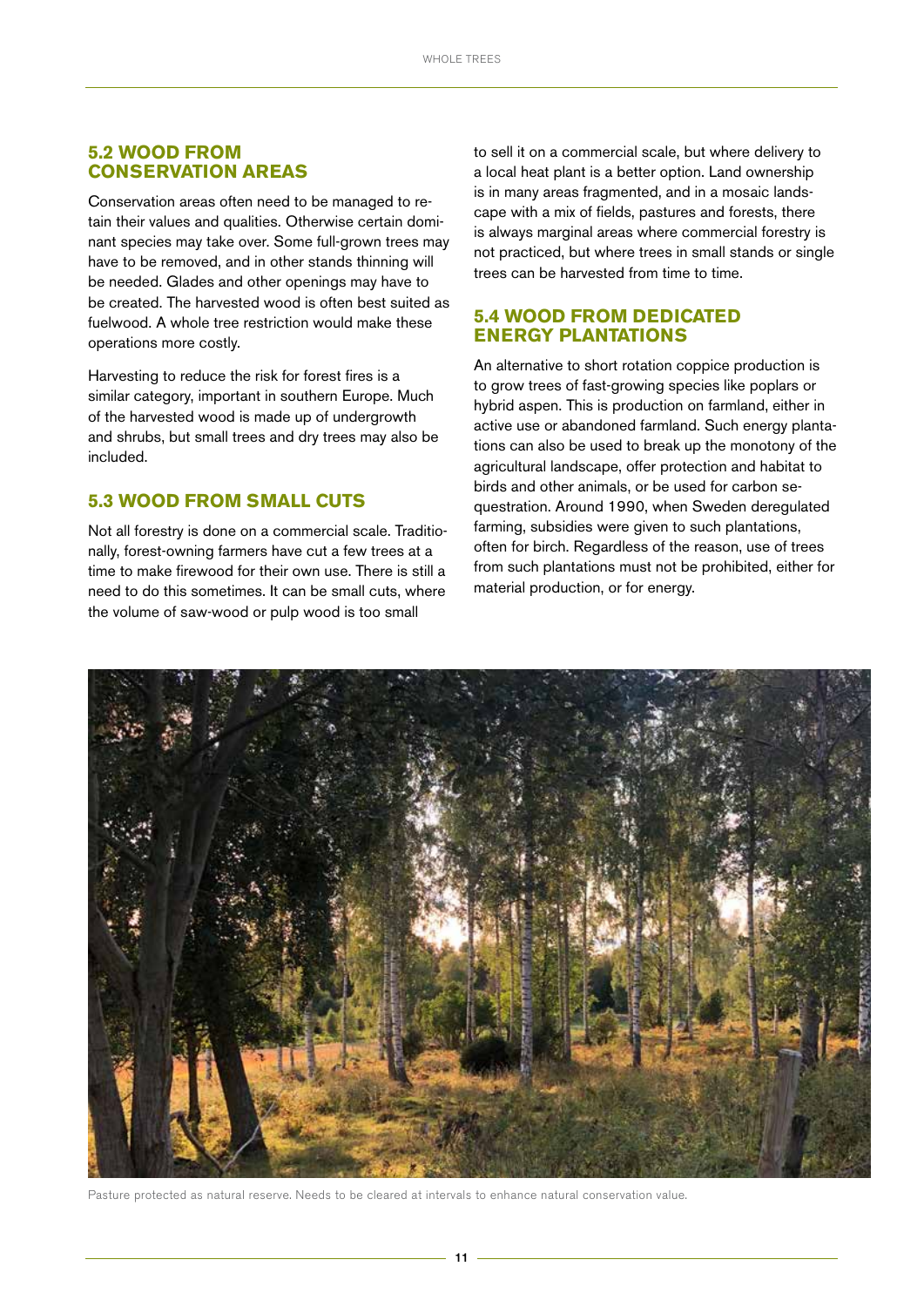### <span id="page-11-0"></span>**5.5 WOOD WITH NO INDUSTRIAL DEMAND**

At some locations there is no demand for stemwood, or certain types of stemwood, preferably of thin dimensions. One such example is the Baltic countries, where there is no paper pulp industry. The thicker parts of the stems are in demand from local sawmills, but the thinner parts of the stems cannot be used for pulpwood unless exported to neighboring countries like Finland and Sweden. Consequently, pellets factories have been built to take care of pulpwood quality wood. The only feasible alternative to either pulpwood export or pellets production is to leave the wood in the forest to rot, or to burn it on site, a practice that is still common in North American forestry.

In other parts of the world pulp industry or sawmills have been closed down and demand for wood has decreased. Two examples are Norway and Southeast United States.

If pulp mills are closed down and there is no demand for wood from thinning this will be detrimental for the growth of the forests and for the supply of high-quality wood for sawmills. Restrictions on whole trees will in this case also be negative for the long-term growth of the forests and the up-take of carbon.

In certain areas there is no forest industry at all. One example is northern Norway, where birches make up most of the forests. These birches have traditionally been used as firewood, and today heat plants in the region use birches, which by definition are "whole trees". This biomass has no alternative use.



The fuelwood used in Harstad comes from nearby birch forests owned by local farmers.



The Harstad heat plant was inaugurated in 2012 and is located in the harbor of the city.

Harstad is a city of 20 000 inhabitants in northern Norway. The heat plant is operated by Statkraft AS and was inaugurated in 2012. It delivers around 45 GWh biobased heat per year, mainly to large buildings like the hospital, schools and offices in the city. The fuel is delivered by a local biomass fuel company which harvests and collects wood from the surrounding area. Most of it is birch, sold by local farmers and other landowners. There is no other demand for this wood, as there are no commercial sawmills or pulpmills in all of



The nearest pulp mill to Harstad, using low diameter wood, is located more than 800 kilometers to the south.

northern Norway. The distance to the nearest pulpmill in Skogn is 839 km by road, and to the nearest commercial sawmill in Namsos it is 758 km by road.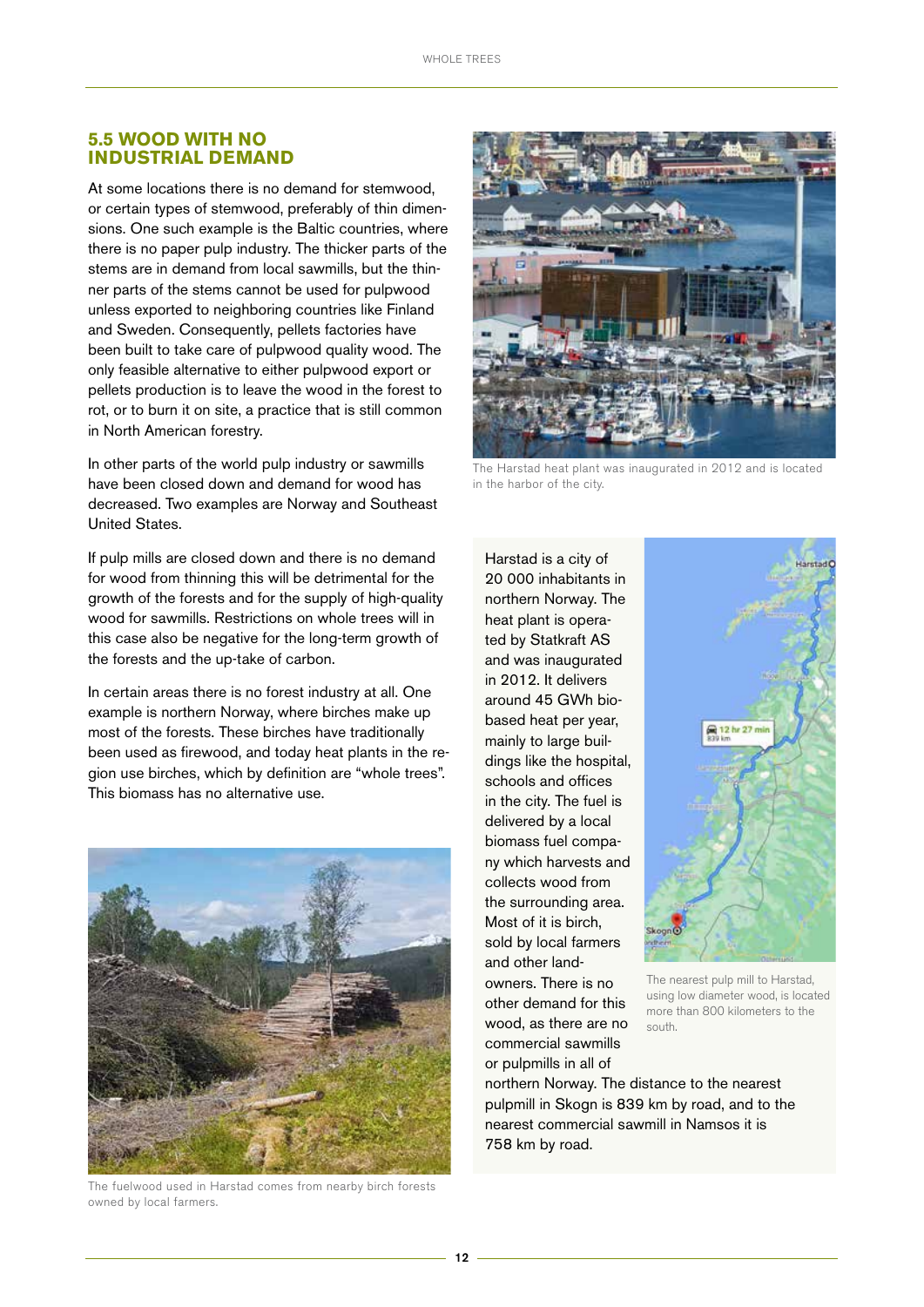### <span id="page-12-0"></span>**5.6 WOOD USED TO IMPROVE MARKET FLEXIBILITY**

The markets for commercial wood and for energy wood fluctuate. The demand for forest products and the prices on wood can vary considerably between years. Demand for fuels for heat plants can vary 25 % between cold and warm winters. In a cold winter, there may be shortage of fuel and high fuel prices, whereas in a warm winter there will be surplus and low prices. Bad harvesting conditions in the forests may also hamper supply short-term. In many cases, it is an advantage to be able to sell and buy pulpwood quality wood for energy purposes. The lowest quality pulpwood will be used first. Both the forest industry and the energy industry are favored by free trade of wood. For the utilities, delivering heat is the primary responsibility. Restrictions on the use of stemwood for energy would endanger the heat delivery when there are no other fuels available on the market.

## **5.7 STEMWOOD FOR SECURITY OF SUPPLY**

Heat plants and CHP:s need to have fuels in storage to safeguard for disturbances in supply of fuels. For long-term storage over several years, stemwood is preferred as it decays slowly compared to woodchips or by-products. For reasons of security of supply, it is therefore important not to have restrictions on use of stemwood. Security of supply will be a more important issue in the future with increasing risks for natural disturbances that can disrupt the supply chains of biomass fuels. Bioelectricity will be of increasing importance in an energy system with a high share of variable renewable power production. Storing biomass is an inexpensive alternative to other energy storage solutions. The solutions of the many heat plants have storage of fuelwood ready to be chipped, to be chipped, to



safeguard against disturbances in fuel supply, or high heat demand during exceptionally cold winters. Picture from heat plant in the city of Flen, central Sweden.

## **6. Conclusion – Let the market decide**

In a market economy, demand and prices will allocate raw material to its best use. The different values are reflected in different price levels and the market creates natural cascading of the wood according to its end use value. The suggestion from the Commission that "it should only be possible to use feedstock that does not have higher added-value in nonenergy sectors" is against this background redundant.

Administrative regulation results in suboptimal use of the resources. Restrictions on the use of "whole trees" will disincentivize thinning, small-scale cuts, use of landscaping wood, and the mobilization in general of biomass for energy. This will lead to slower growth in the forests and lower up-take of carbon, lower incomes for foresters, and higher emissions from fossil fuels. Above all, it will lead to new bureaucracy and administrative burdens on both suppliers and users of biomass for energy from forests, and make bioenergy less competitive against fossil fuels.